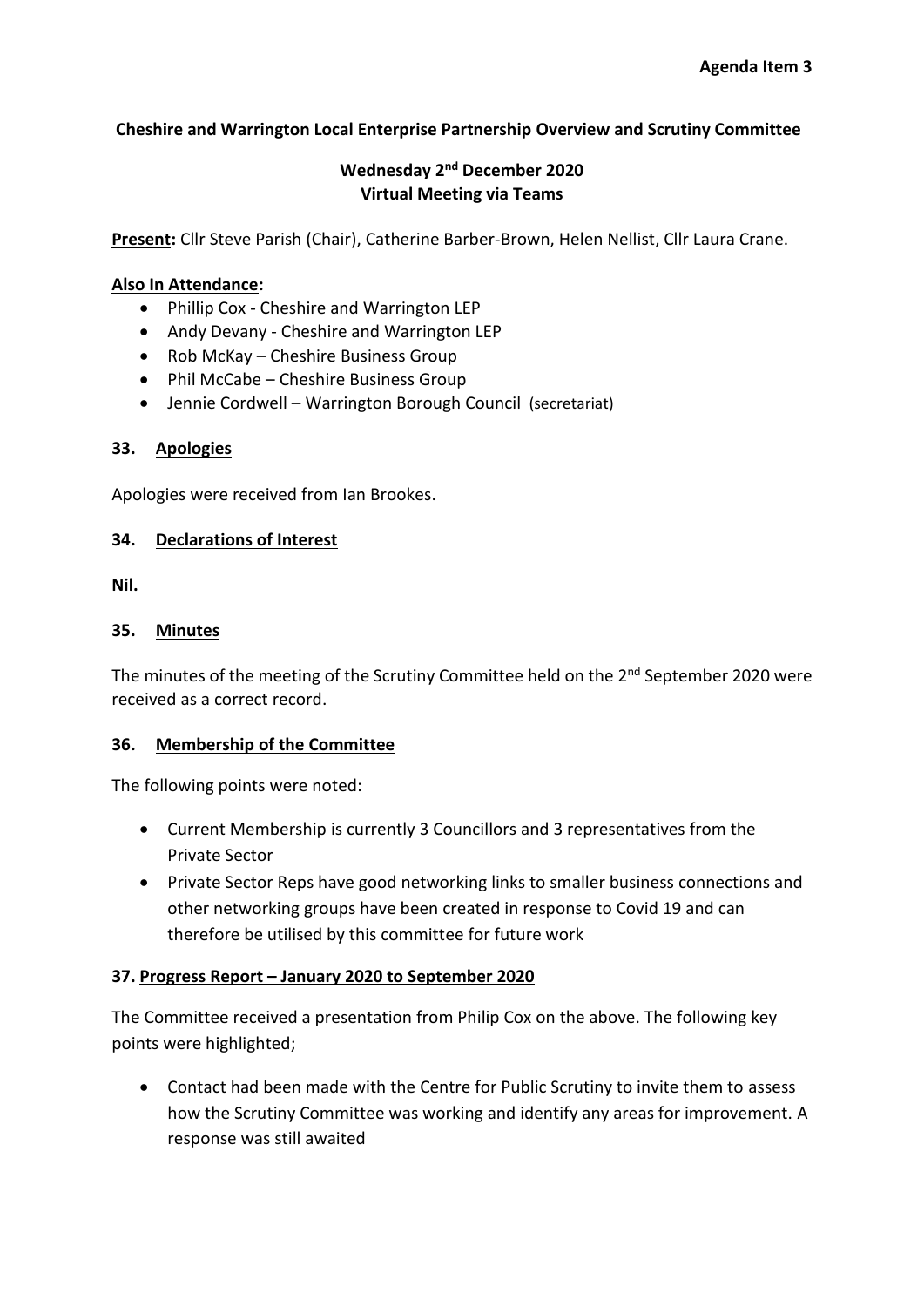- There is a high level of interest in the work of this committee as a number of other LEPS do not have dedicated scrutiny committees
- As part of a peer review, there may be opportunity to pair with another LEP to enable deeper discusses of work undertaken by scrutiny committees across LEP organisations
- Terms of Reference for the Committee will be reviewed at the meeting due to take place in March 2021 and look at the method of working and how best to get closer to items
- Identify different committees that Scrutiny can link in to get more depth idea
- The committee discussed that the role of the Scrutiny of LEP can be a mammoth task and needs to be compartmentalised
- It was agreed to divide up the LEP committees to the committee and contact be made with each committee Chair as a starting point for discussions and observations
- The committee also agreed to look at the link between the LEP and the public sector and public involvement to enhance understanding of the work the LEP undertakes

# **38. Follow up on the response to Covid and the points raised at the previous meeting in respect of comments made on the recovery plan**

The following points were discussed with the committee

- The LEP is leading a Workforce Recovery Group which comprises of the LEP, DWP, Job Centre Plus and Local Authorities to ensure the unemployed are fully supported and helped to find work
- The Growth Hub is the key point of contact for guidance for businesses
- The Pledge Programme has been moved online and now offers more support to help young people understand career prospects
- LEP funding of £1 million of grant funding has been made available from Accelerate
- Marketing Cheshire is providing a lead to retail and hospitality sectors in terms of providing advice and guidance
- There has been a £55 million capital investment programme via LGF, Get Building Fund and E2
- There is also an opportunity to add £1 million to small capital grant scheme for hospitality businesses
- The current Tier System has been implemented and a number of retail and hospitality businesses are under huge pressure and struggling. The situation is fast moving and future update on the position will be provided at future meetings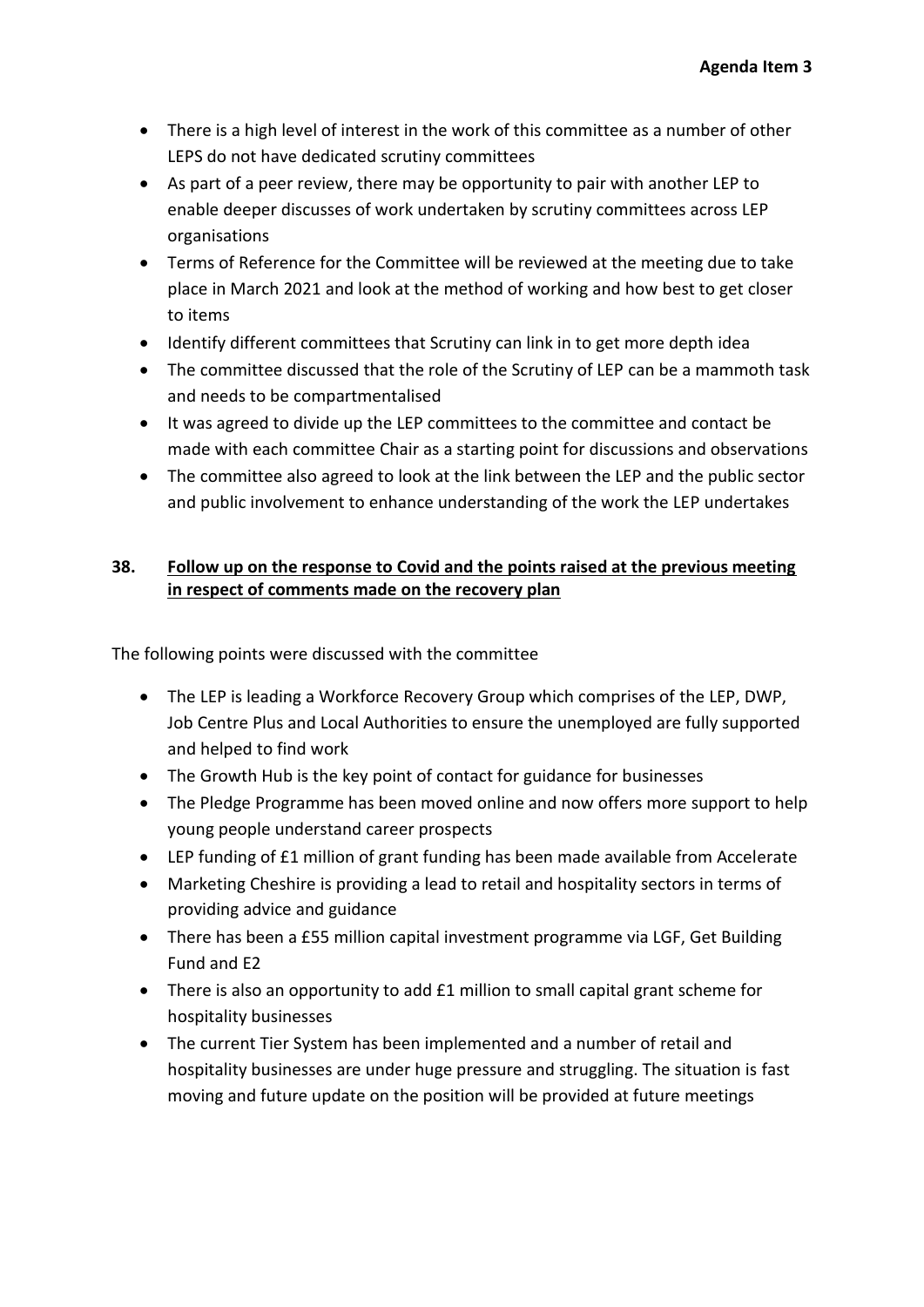## **39. Brexit – implications for the Region**

The following point were discussed with the committee

- The implications of Brexit are huge and unknown
- For most businesses, Brexit is not a top concern, Covid implications are more a concern
- LEP is looking to provide a wider resilience support for those businesses facing difficult times and supporting them with support and information
- LEP required to report back to Government on Brexit related matters but the past few months have been very Covid focused
- Information on Brexit is available on the LEP webpage is broken down in to accessible areas that is relevant and tailored to businesses
- Digital Guides have been developed also that are available now
- Sub Group of Cheshire Business Forum receive intel from government and then focus details to LEP membership organisations
- Talking Heads from Business have prepared some EU preparation and will share best practice
- Creation of Peer Network to develop Peer to Peer Network with 10 businesses in each cohort and work through issues with the opportunity to talk through issues together, cross sector and different size of business. Recruitment for this project is going well, first one this month and hoping to be completed by March
- BAYs supported with 130k for EU transition tender for 2 full time staff to focus on business outreach for EU transition – the post will engage with government and working with businesses and marketing
- As Brexit deal becomes more apparent and budgets available have good roadmap to support businesses
- Hospitals aren't part of LEP public sector but looking at food supply and other supply questions

# **40. Recruitment to the vacancies on the various Committees of the LEP**

The following points were noted

- Some committees not fully populated
- There are 4 vacancies on main LEP Board and 4 on the Marketing Cheshire Board
- Launching next week, there will be a single exercise to recruit and advertise for all vacancies and will Include skill set requirements
- The LEP is centrally mandated to have 50/50 gender split on the Board by the next 18 months
- Open to applicants with interest in the work of the LEP, rather than skills